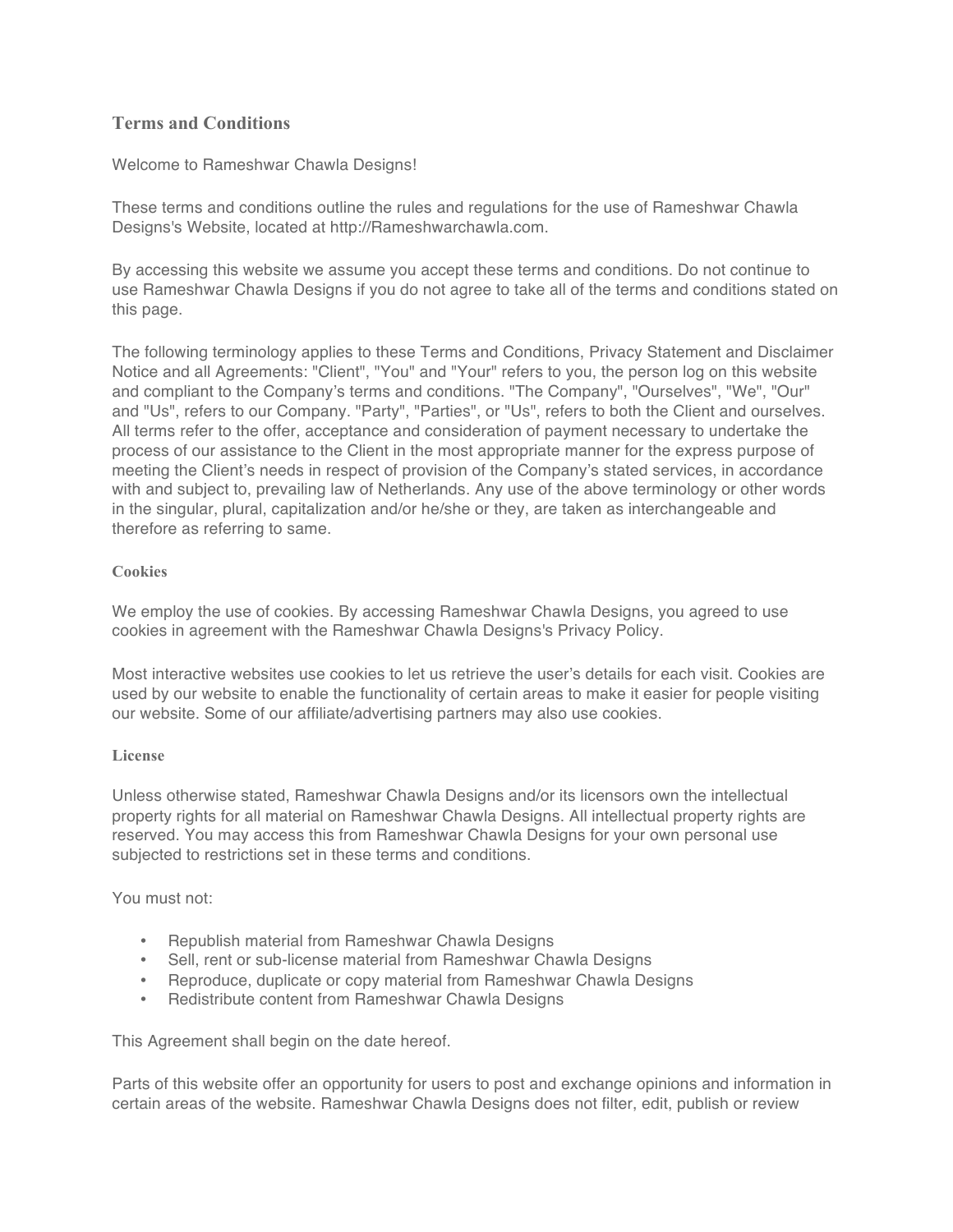Comments prior to their presence on the website. Comments do not reflect the views and opinions of Rameshwar Chawla Designs,its agents and/or affiliates. Comments reflect the views and opinions of the person who post their views and opinions. To the extent permitted by applicable laws, Rameshwar Chawla Designs shall not be liable for the Comments or for any liability, damages or expenses caused and/or suffered as a result of any use of and/or posting of and/or appearance of the Comments on this website.

Rameshwar Chawla Designs reserves the right to monitor all Comments and to remove any Comments which can be considered inappropriate, offensive or causes breach of these Terms and Conditions.

You warrant and represent that:

- You are entitled to post the Comments on our website and have all necessary licenses and consents to do so;
- The Comments do not invade any intellectual property right, including without limitation copyright, patent or trademark of any third party;
- The Comments do not contain any defamatory, libelous, offensive, indecent or otherwise unlawful material which is an invasion of privacy
- The Comments will not be used to solicit or promote business or custom or present commercial activities or unlawful activity.

You hereby grant Rameshwar Chawla Designs a non-exclusive license to use, reproduce, edit and authorize others to use, reproduce and edit any of your Comments in any and all forms, formats or media.

# **Hyperlinking to our Content**

The following organizations may link to our Website without prior written approval:

- Government agencies;
- Search engines;
- News organizations;
- Online directory distributors may link to our Website in the same manner as they hyperlink to the Websites of other listed businesses; and
- System wide Accredited Businesses except soliciting non-profit organizations, charity shopping malls, and charity fundraising groups which may not hyperlink to our Web site.

These organizations may link to our home page, to publications or to other Website information so long as the link: (a) is not in any way deceptive; (b) does not falsely imply sponsorship, endorsement or approval of the linking party and its products and/or services; and (c) fits within the context of the linking party's site.

We may consider and approve other link requests from the following types of organizations:

- commonly-known consumer and/or business information sources;
- dot.com community sites;
- associations or other groups representing charities;
- online directory distributors;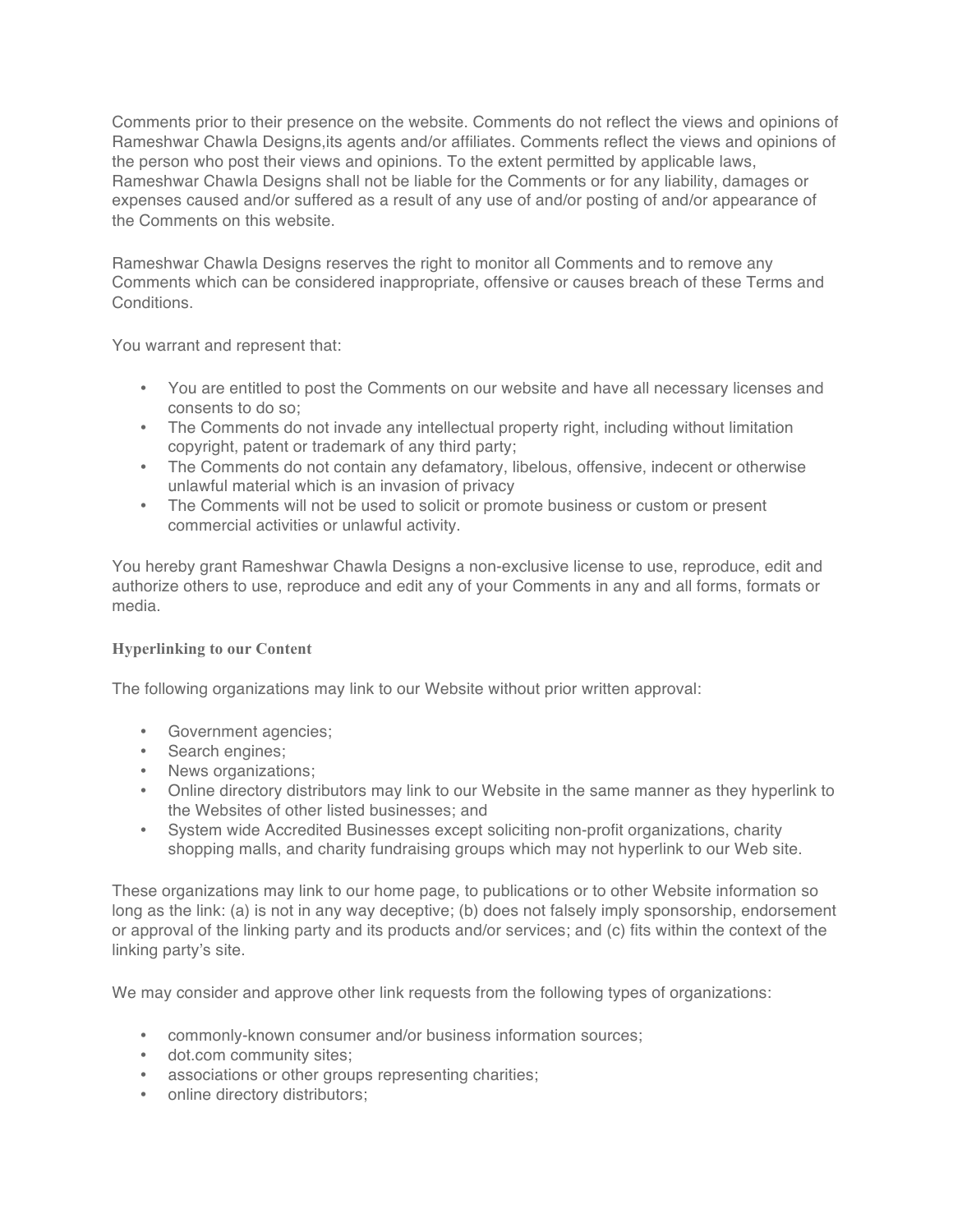- internet portals;
- accounting, law and consulting firms; and
- educational institutions and trade associations.

We will approve link requests from these organizations if we decide that: (a) the link would not make us look unfavorably to ourselves or to our accredited businesses; (b) the organization does not have any negative records with us; (c) the benefit to us from the visibility of the hyperlink compensates the absence of Rameshwar Chawla Designs; and (d) the link is in the context of general resource information.

These organizations may link to our home page so long as the link: (a) is not in any way deceptive; (b) does not falsely imply sponsorship, endorsement or approval of the linking party and its products or services; and (c) fits within the context of the linking party's site.

If you are one of the organizations listed in paragraph 2 above and are interested in linking to our website, you must inform us by sending an e-mail to Rameshwar Chawla Designs. Please include your name, your organization name, contact information as well as the URL of your site, a list of any URLs from which you intend to link to our Website, and a list of the URLs on our site to which you would like to link. Wait 2-3 weeks for a response.

Approved organizations may hyperlink to our Website as follows:

- By use of our corporate name; or
- By use of the uniform resource locator being linked to; or
- By use of any other description of our Website being linked to that makes sense within the context and format of content on the linking party's site.

No use of Rameshwar Chawla Designs's logo or other artwork will be allowed for linking absent a trademark license agreement.

### **iFrames**

Without prior approval and written permission, you may not create frames around our Webpages that alter in any way the visual presentation or appearance of our Website.

# **Content Liability**

We shall not be hold responsible for any content that appears on your Website. You agree to protect and defend us against all claims that is rising on your Website. No link(s) should appear on any Website that may be interpreted as libelous, obscene or criminal, or which infringes, otherwise violates, or advocates the infringement or other violation of, any third party rights.

### **Your Privacy**

Please read Privacy Policy